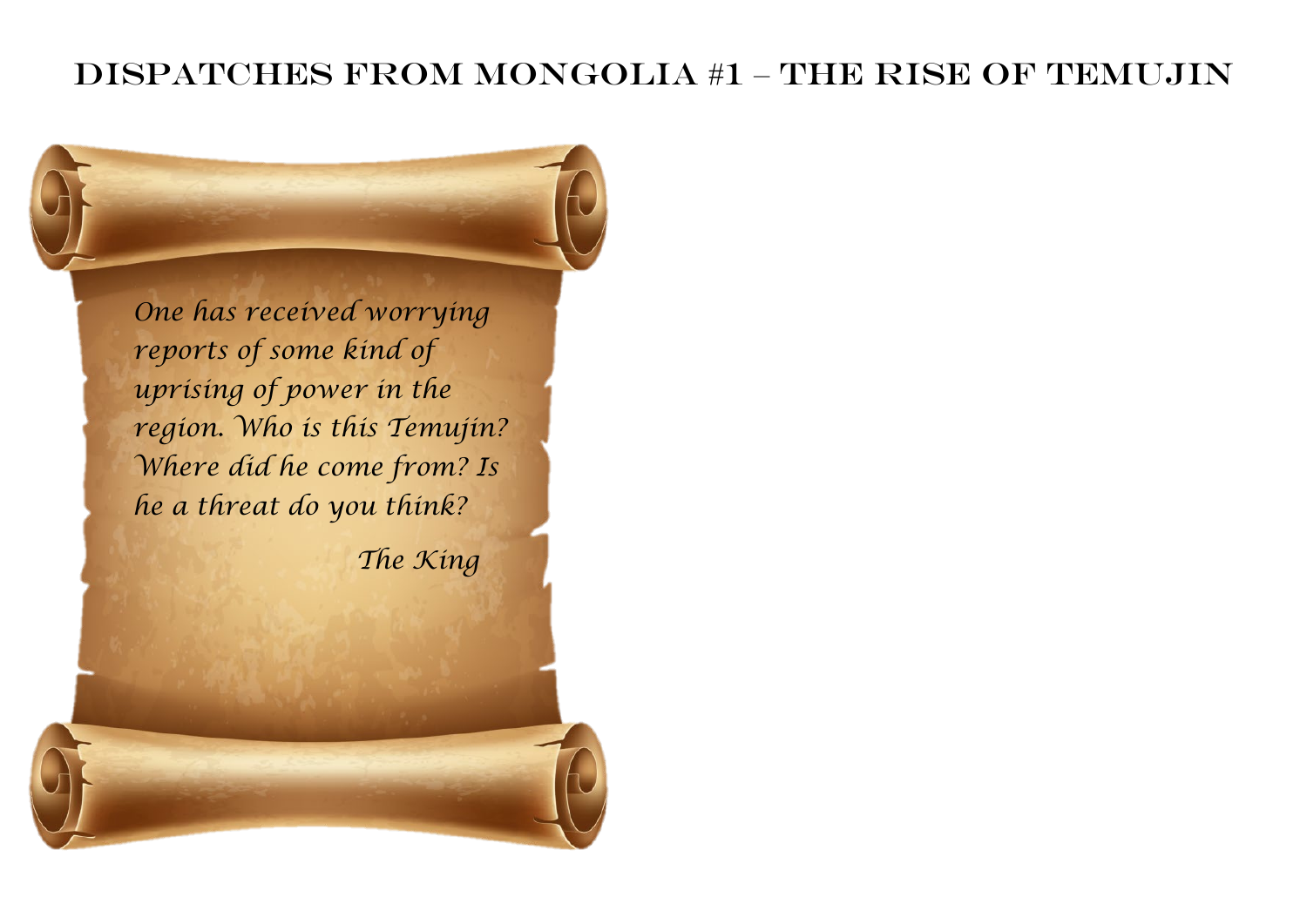## Dispatches from Mongolia #2 – Genghis Vs China

*One's ambassador from China is in a right royal panic. What's going on over there, anything serious?*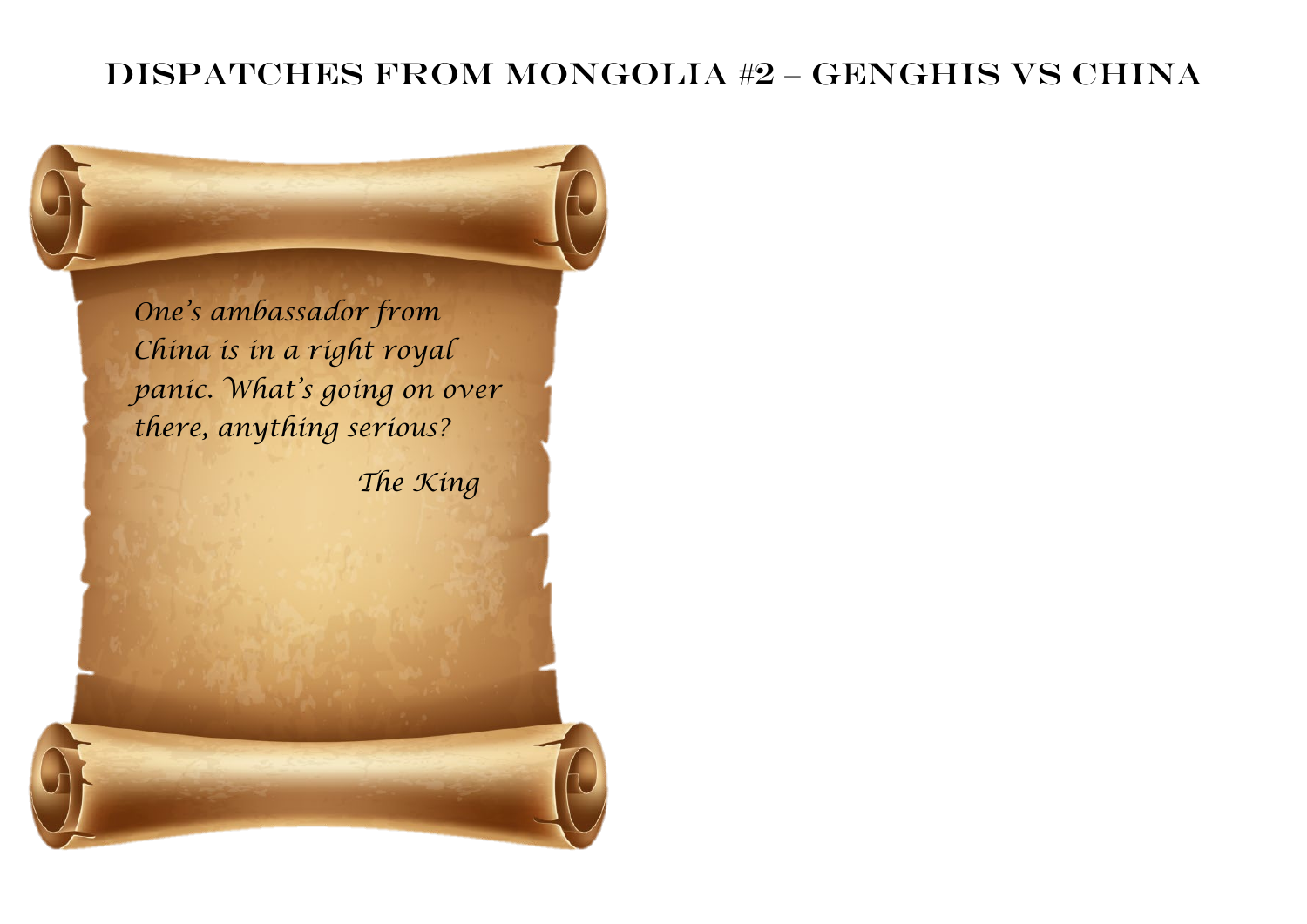# Dispatches from Mongolia #3 – Genghis Vs the Khwarazmian Empire

*Everything's gone quiet in the East. One's buddy the Shah is not replying to my messages. Is everything alright?*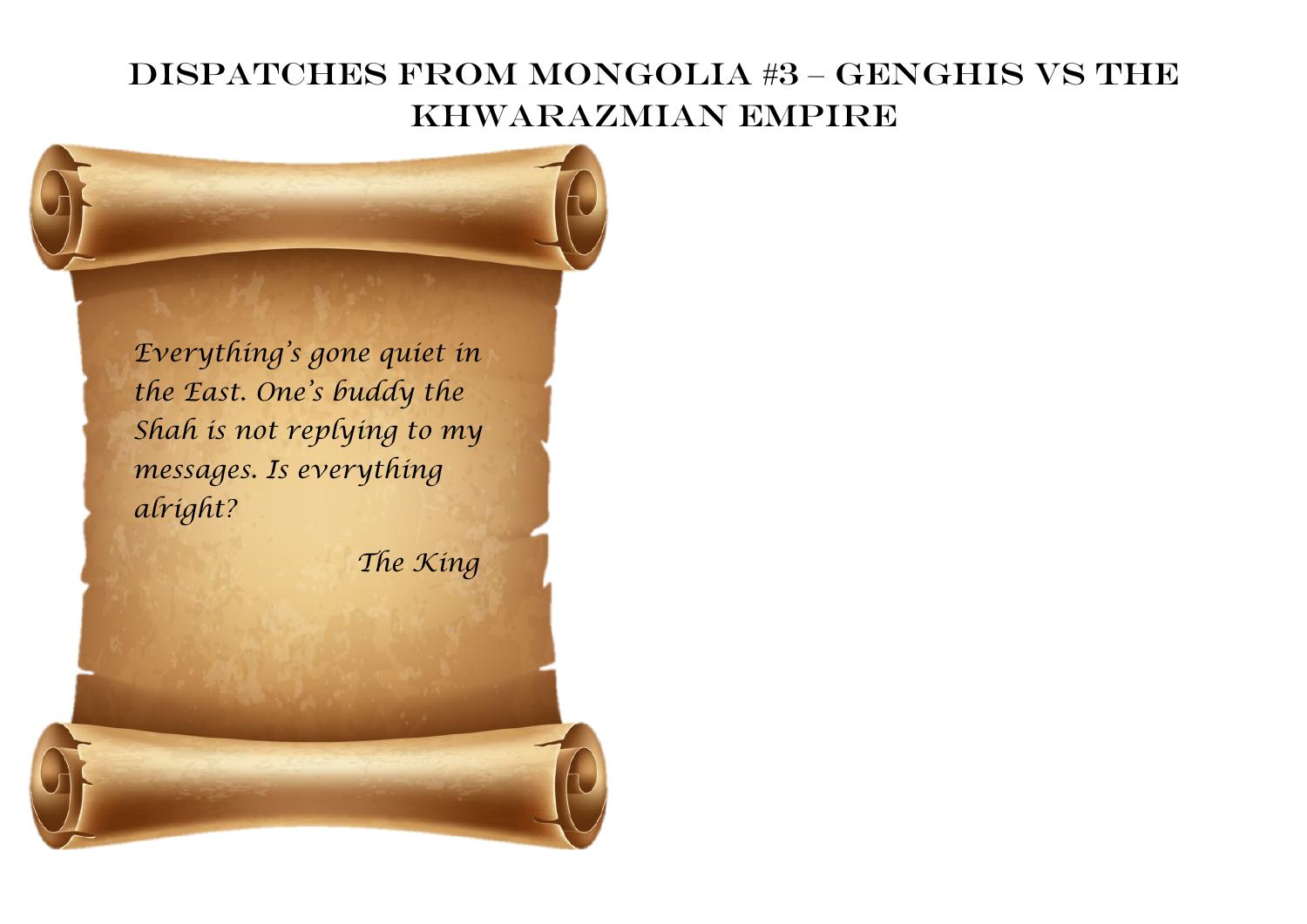## Dispatches from Mongolia #4 – Ogadai vs China

*More trouble in China I hear. Some new fella on the throne. What's he like? I assume he won't be such a problem as the last fella. China gone quiet, everything O.K?*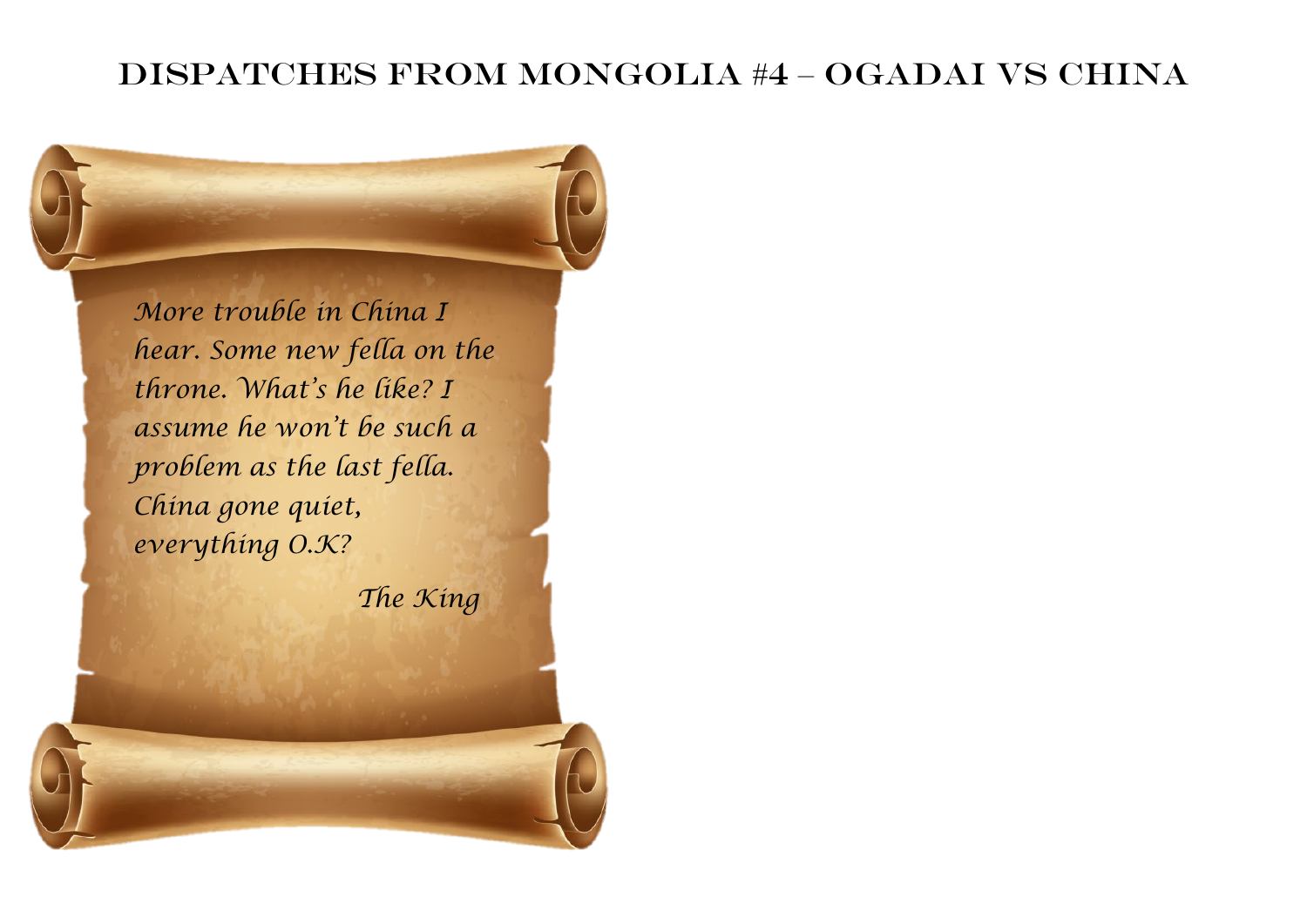## Dispatches from Mongolia #5 – Ogadai vs Europe

*I say, these Mongolian fellas are getting a bit close. Should I be preparing the army or planning an escape. Is there anything that can stop these barbarians?*